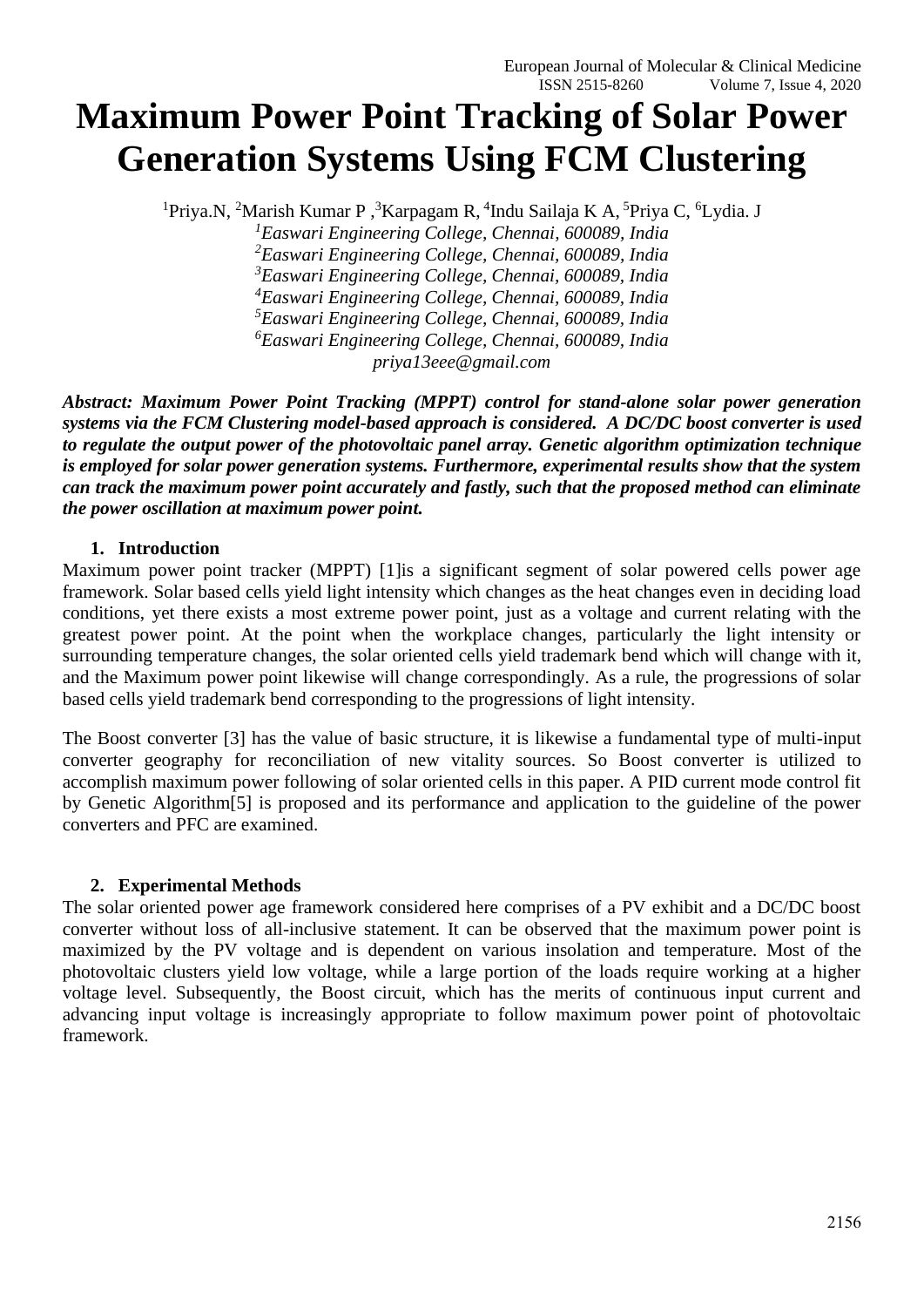

Figure1. The diagram of solar cells simulator Figure2. Topology of Boost Converter.

In the photovoltaic system, boost converter's input voltage is photovoltaic array's output voltage. The voltage across the inductor can be adjusted by regulating duty ratio *d* so as to achieve the instant at which maximum power, thus the photovoltaic array can finally outputs maximum power.

The facts from the PV exhibit and DC/DC Boost converter by shifting temperature, insolation and duty ratio proportion utilizing MATLAB Simulink is given to the Fuzzy C Means[7] bunching. The FCM bunching is accomplished for three and five groups and the comparing yield has been acquired for various temperature and insolation.



Figure3. Control system configuration

The parameters tuning of PID controller is the combination and optimization of multi-variables; Simple genetic algorithm could solve the shortcoming of current methods of parameters tuning, which can satisfy single requirement of system. It only involves some selection, crossover and mutation operations, but it is so efficient that it can find a nearly optimum solution even for a large scale problem. In this case, a random population of 20 real numbers double precision chromosomes is created representing the solution space for the PID controller  $(K_P, K_I$  and  $K_D$  codified like the genes of the chromosomes, in the range 0 to 1). Each member of this random population represents a different possible solution for Genetic Algorithm.

 The Genetic Algorithm [6] proceeds to find the optimal solution through several generations, the reproduction use crossover fraction of 0, 6 with 2 elite count, the mutation function is adaptive feasible, and the crossover function is scattered. The objective function to minimize was constructed using parameters of the response to step of the system, considering the magnitudes of the variables.

# **3. Experimental Results and Discussions:**

To verify the theoretical derivations, Siemens solar PV module SP75 was used. The boost converter is composed of IRFP450 a power MOSFET, 0.6 mH storage inductance, 1000 *μ*F capacitance *Ca* and *Cb* , and a power rectifier diode. The internal resistances *Rb* and *RL* of capacitance *Cb* and inductance *L* are 162 mΩ and 1 Ω, respectively. The forward voltage of the force rectifier diode is *VD* = 0*.*57 V. The operational frequency of the converter is set to 100000 Hz.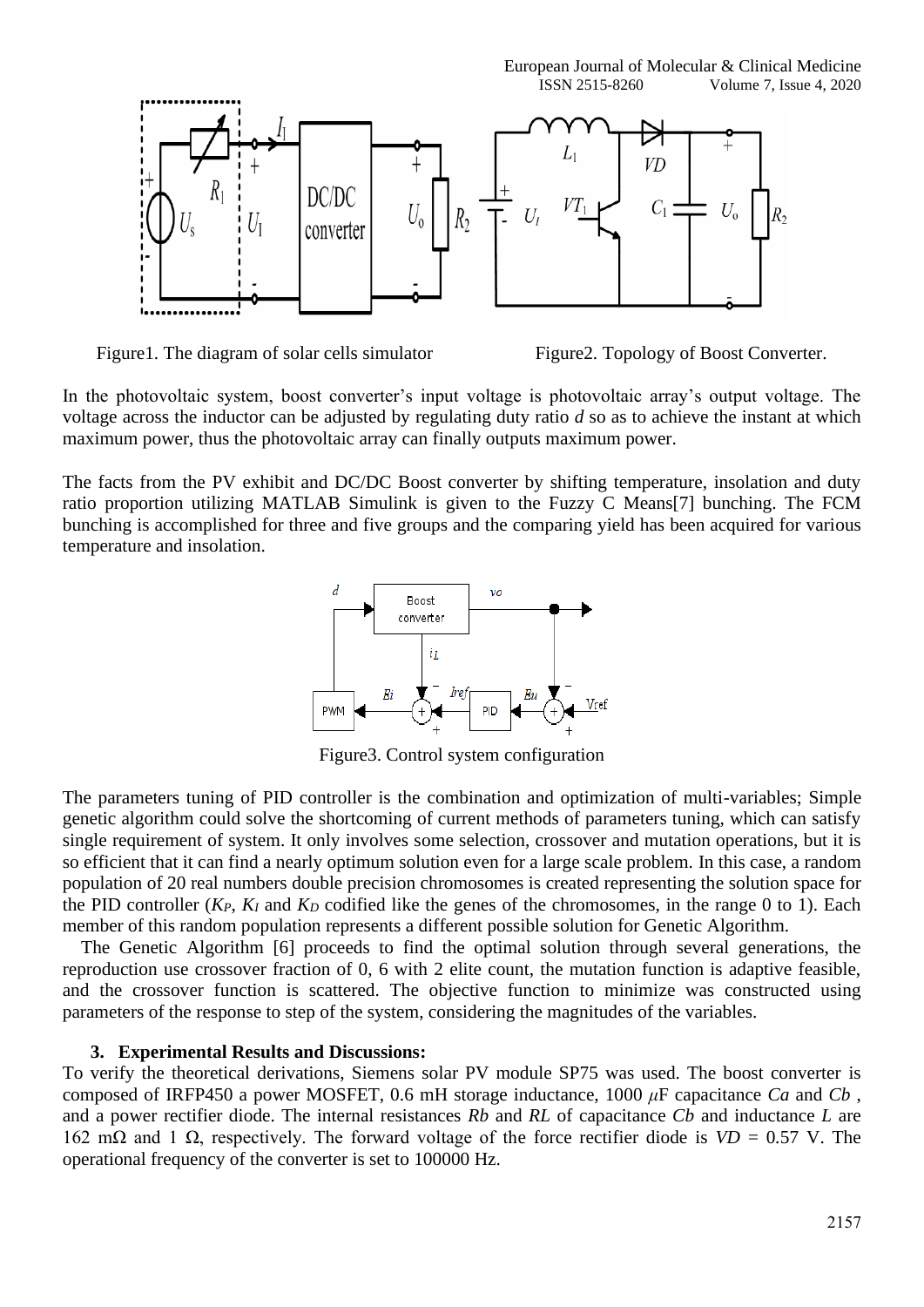The temperature of the PV array is varied between 298K to 333K, insolation is varied between  $75 \text{mW/cm}^2$  to 85 mW/cm<sup>2</sup> and duty ratio between 0.5 to 0.65. The data have been collected for the above parameter variations and the corresponding output voltages were obtained. The simulated result of PV array and DC/DC Boost converter for a temperature of 298K, insolation of  $75 \text{mW/cm}^2$  at 0.5 duty ratio is obtained as shown:



Figure4. i) Io Vs Time, ii) I<sub>L</sub> Vs Time, iii) Vo Vs Time, iv)  $V_{pv}$  Vs Time

 Graph I shows the variation of output current of the DC/DC Boost converter, graph II shows the variation of inductor current, graph III showing the variation of Boosted voltage, and the final graph showing PV array voltage with respect to time.

A set of data have been obtained by varying the parameters as mentioned above and given for FCM Cluster in M-file coding and the results were obtained for varying temperature and insolation for three and five clusters.



Figure 5. Three clustered output between insolation and output voltage.

Figure 6.Five clustered output between insolation and output voltage.